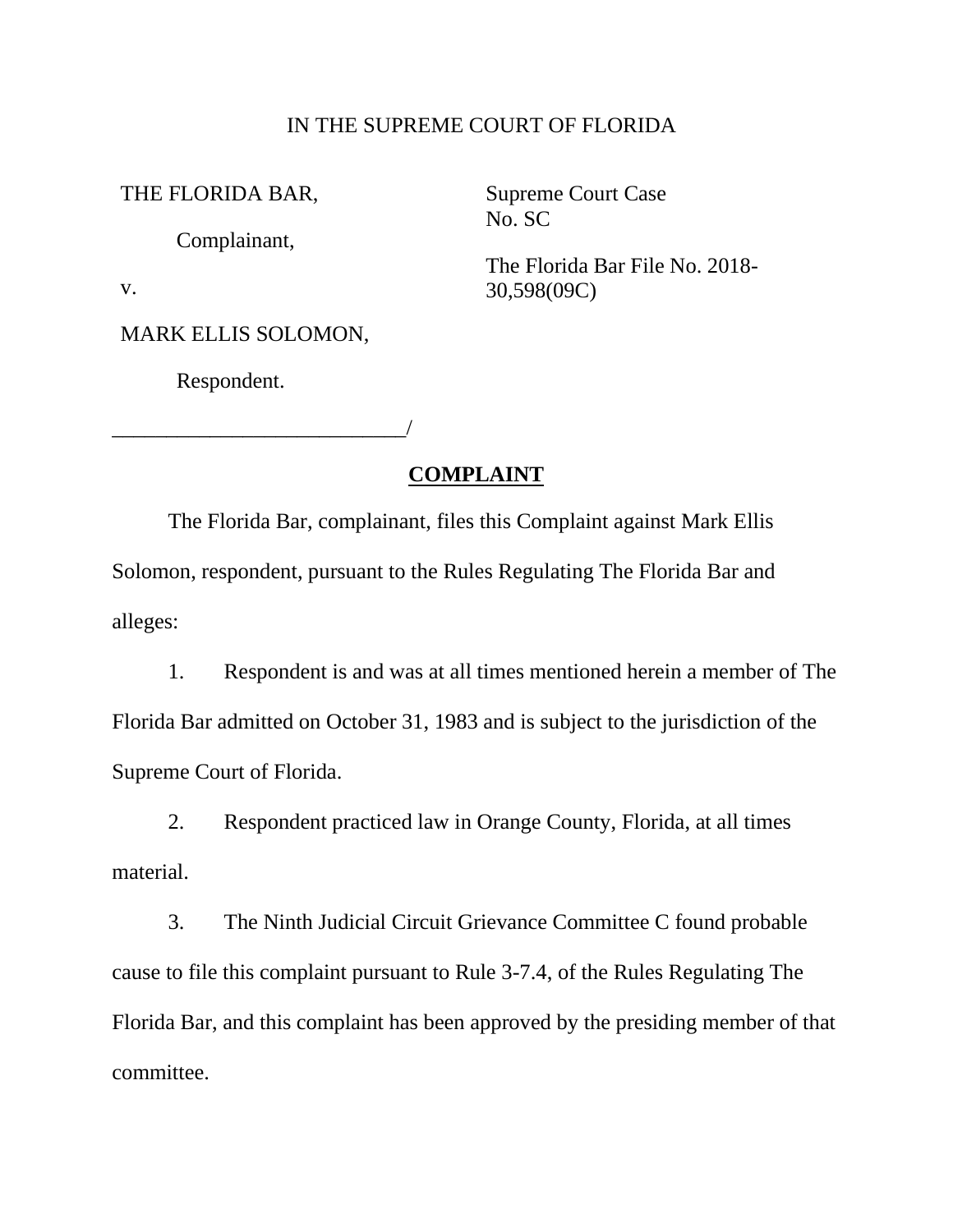represent them in a dispute with their condominium association. Respondent failed 4. On or about August 1, 2013, Mr. and Mrs. Rashy hired respondent to to provide them with competent and diligent representation.

5. Respondent failed to maintain adequate communication during the representation. The Rashys repeatedly attempted to contact respondent without success.

 6. On September 16, 2013, respondent filed suit on behalf of the Rashys in Orange County, Case No. 48-2013-CC-012238. Respondent, thereafter, did very little work.

 despite motions to compel and hearings where the judge ordered discovery to be filed within a time frame. 7. Respondent failed to respond to the defendant's discovery requests

filed within a time frame.<br>8. Respondent failed to appear for a Pre-Trial Conference on September 14, 2017. Due to respondent's failure to notify the Rashys of the Pre-Trial attorneys' fees and costs. Conference, they also failed to appear. The court granted the defendant's motion to dismiss the case with prejudice and granted the defendant's request for

 Attorneys Fees order, the court found: 9. In the September 25, 2017 Dismissal with Prejudice and Award of

> 3. In this case, Plaintiffs are sophisticated landlords who own and rent multiple properties and are

> > 2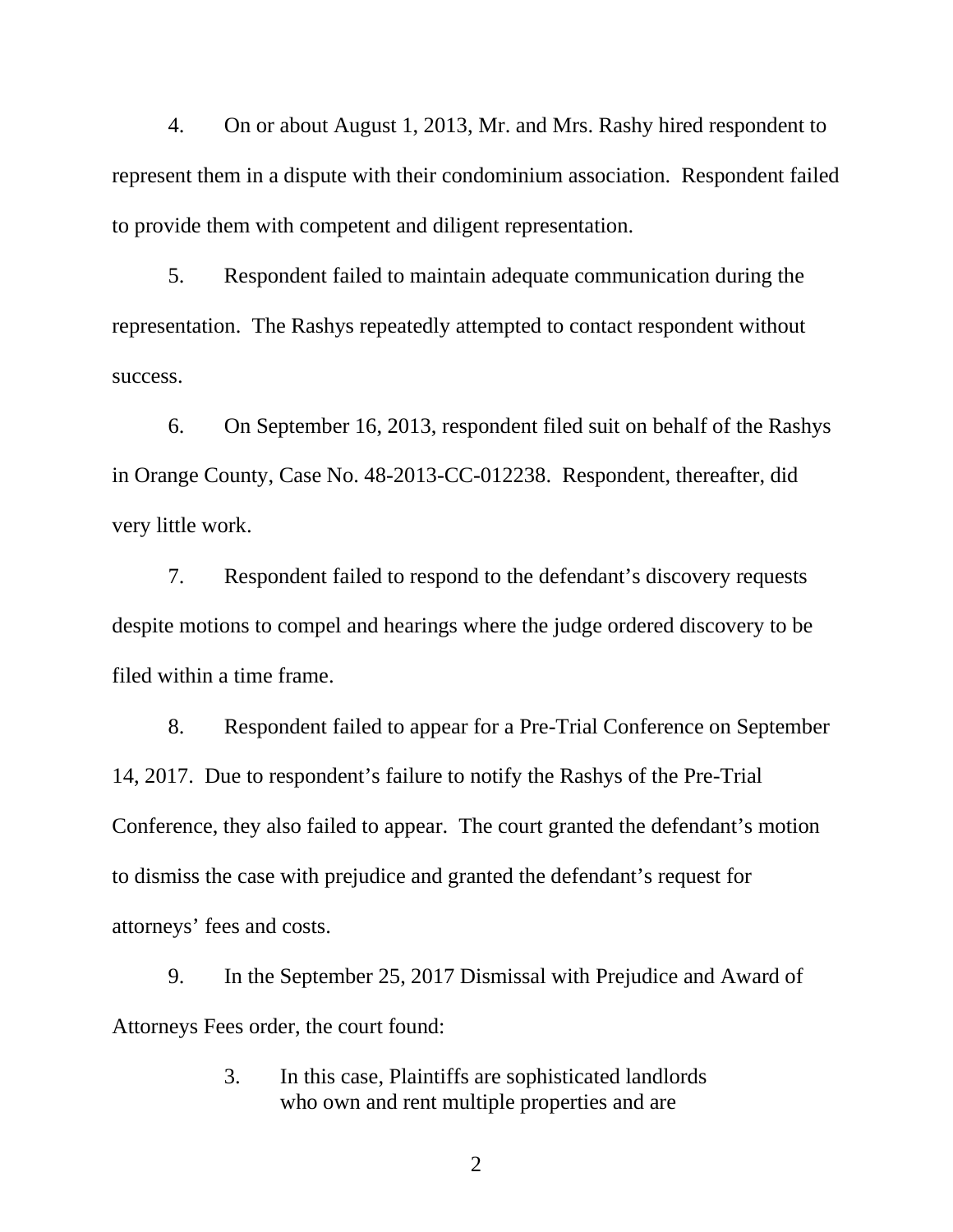represented by counsel. Despite these facts, Plaintiffs and their counsel have engaged in repeated and systematic violations of the Rules of Civil Procedures by ignoring and failing to respond to Defendants' discovery requests. As a result, Defendants have been forced to file numerous motions to compel and motions for sanctions.

- 4. The Court has order[ed] Plaintiffs to comply with their discovery obligations several times to no avail. Moreover, the Court has previously imposed sanctions in the form of attorney's fees for Plaintiffs' discovery violations.
- 5. At this time, Plaintiffs' continued acts of requested discovery. However, despite these many disobedience can only be interpreted as willful and deliberate. Plaintiffs have been given multiple extensions and opportunities to respond to the indulgences, Plaintiffs have not complied nor offered a reasonable justification or explanation for their failure to comply.
- 6. Plaintiffs' actions have also unjustly delayed the trial, inconvenience[d] several witness[es], and obfuscated the discovery process.
- 7. In addition, Plaintiffs' discovery violation[s] have unfairly prejudiced Defendant in its ability to prepare a defense without full and complete discovery.
- 10. The Rashys learned of the judgment when they requested the

assistance of a family friend to ascertain the status of the case after their attempts to reach respondent were unsuccessful.

11. In a September 25, 2017 e-mail to Ms. Rashy, respondent stated: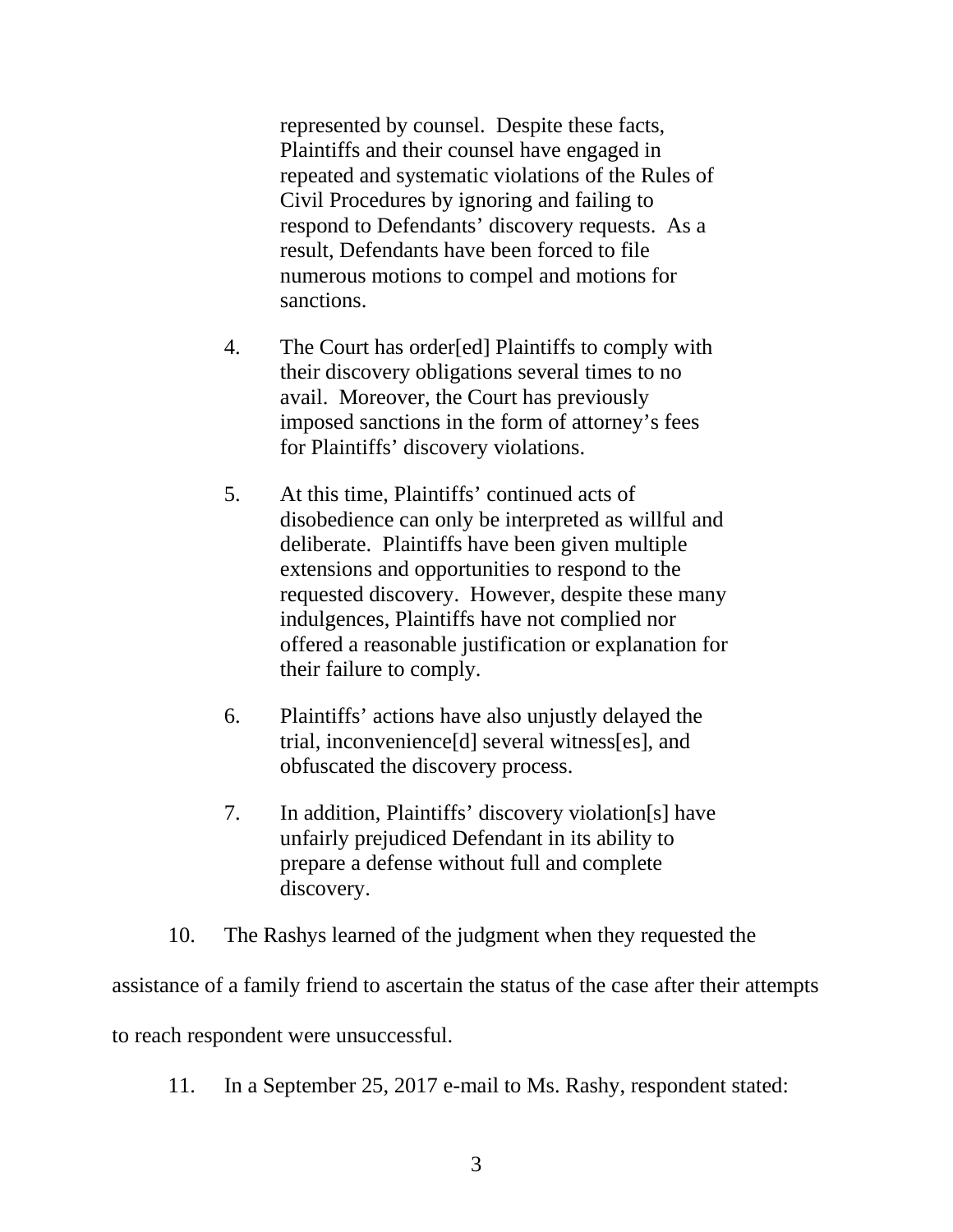moreso (sic) for me. I have some bad and troubling news for you, but even

 Set Aside that dismissal. So there will be no trial on 9/29. If the court does not grant my motion, fear not. I The court dismissed your case on the 14th because we did not attend a scheduled hearing. I've filed a Motion to will execute an agreement with you and Morris to cover your financial losses. It is the least that I can do. I can't do it lump sum so I will have to pay you over time, but you will be paid.

12. On or about February 18, 2018, the Rashys filed an inquiry/complaint

against respondent with the bar. In his March 18, 2018 response to the bar,

respondent stated:

… Honestly, I thought that this case would quickly settle.

 proceeding. When I finally did pick up the baton, I (\$27,600)! Yikes! I really stepped into it. When instead the tenant did contest your claim in its entirety, I admit that I dropped the ball in speedily fumbled the ball in getting your completed paperwork filed. My biggest blunder was in not getting your case to trial. My errors caused the court to dismiss your claim and enter a judgment for the defendant against you for twenty seven (sic) thousand six hundred dollars

 the entry of the judgment, I utilized money that I had set It was not your fault for this catastrophe, and I could not let you suffer any judgment against you. Within days of aside for my wife's college education and fully satisfied the judgment. The case is closed.

13. Respondent then reiterated "My errors alone caused your case not to

proceed to trial. I feel badly about your lost opportunity." 4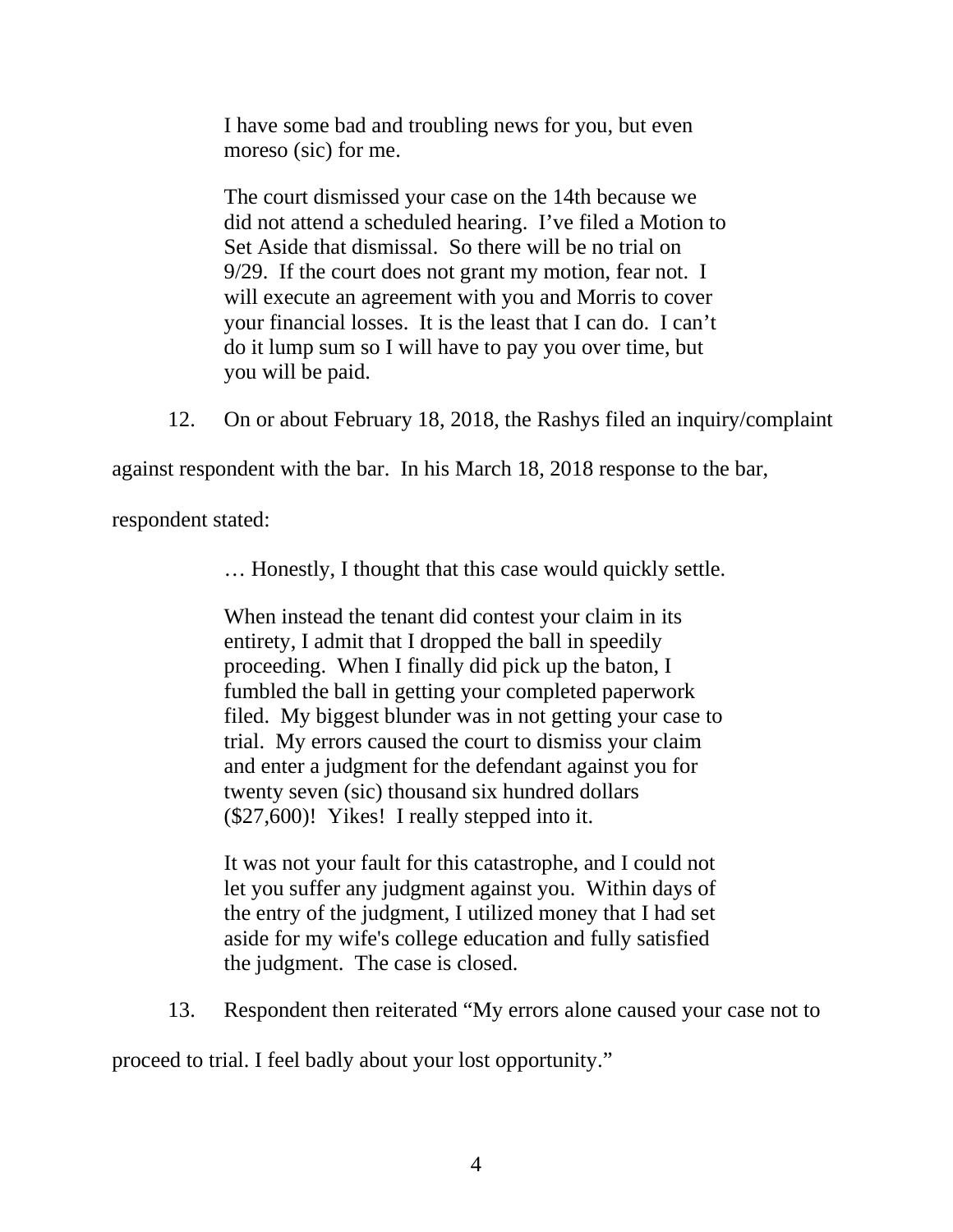14. By reason of the foregoing, respondent has violated the following Rules Regulating The Florida Bar:

A. 4-1.1 A lawyer shall provide competent representation to a client. Competent representation requires the legal knowledge, skill, thoroughness, and preparation reasonably necessary for the representation.

 B. 4-1.2(a) Subject to subdivisions (c) and (d), a lawyer shall abide impliedly authorized to carry out the representation. A lawyer shall abide by a abide by the client's decision, after consultation with the lawyer, as to a plea to be by a client's decisions concerning the objectives of representation, and, as required by rule 4-1.4, shall reasonably consult with the client as to the means by which they are to be pursued. A lawyer may take such action on behalf of the client as is client's decision whether to settle a matter. In a criminal case, the lawyer shall entered, whether to waive jury trial, and whether the client will testify.

C. 4-1.3 A lawyer shall act with reasonable diligence and promptness in representing a client.

 D. 4-1.4(a) A lawyer shall: (1) promptly inform the client of any decision or circumstance with respect to which the client's informed consent, as defined in terminology, is required by these rules; (2) reasonably consult with the client about the means by which the client's objectives are to be accomplished; (3) keep the client reasonably informed about the status of the matter; (4) promptly

5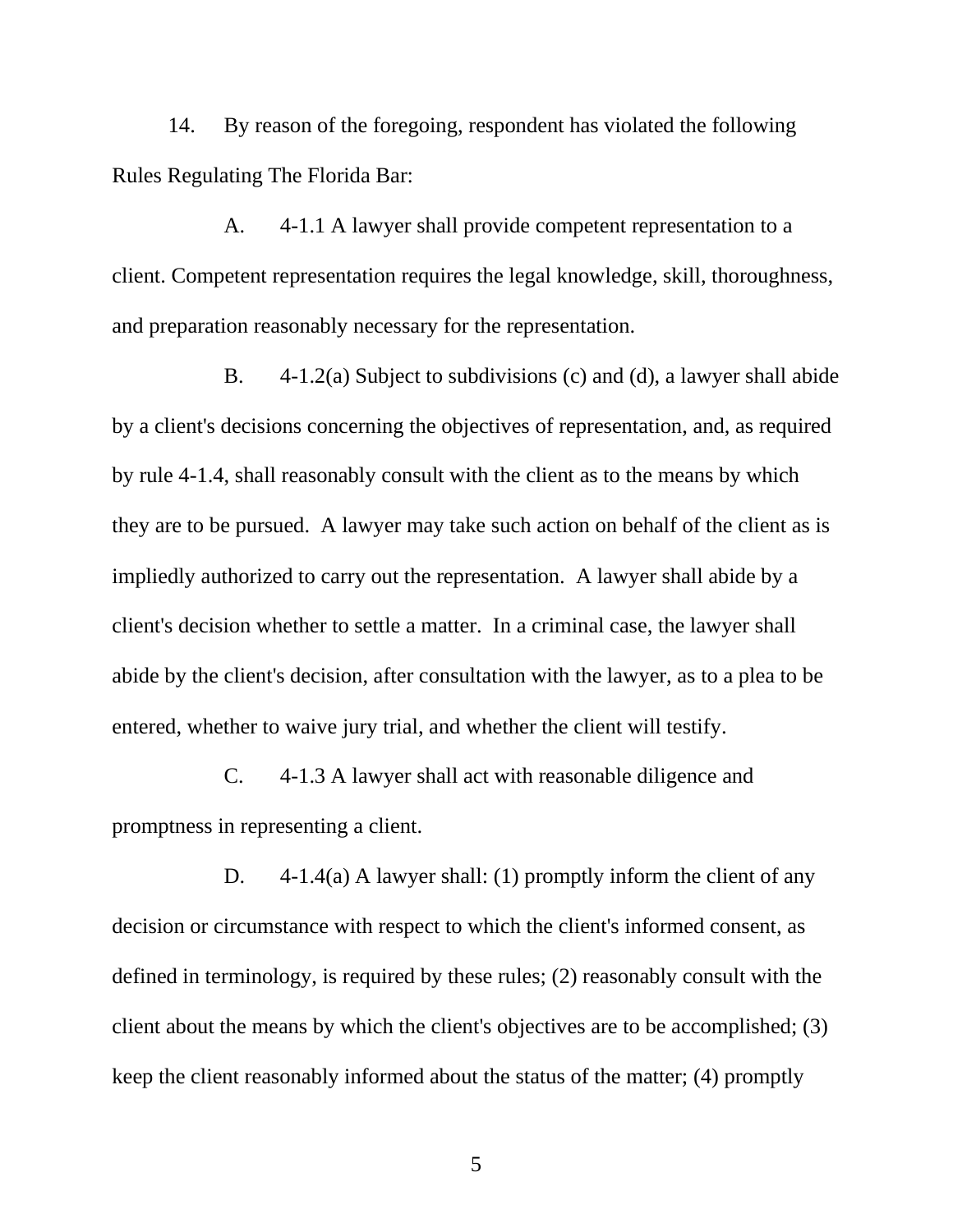about any relevant limitation on the lawyer's conduct when the lawyer knows or Rules of Professional Conduct or other law. comply with reasonable requests for information; and (5) consult with the client reasonably should know that the client expects assistance not permitted by the

E. 4-1.4(b) A lawyer shall explain a matter to the extent reasonably necessary to permit the client to make informed decisions regarding the representation.

F. 4-3.2 A lawyer shall make reasonable efforts to expedite litigation consistent with the interests of the client.

 to knowingly, or through callous indifference, disparage, humiliate, or discriminate G. 4-8.4(d) A lawyer shall not engage in conduct in connection with the practice of law that is prejudicial to the administration of justice, including against litigants, jurors, witnesses, court personnel, or other lawyers on any basis, including, but not limited to, on account of race, ethnicity, gender, religion, national origin, disability, marital status, sexual orientation, age, socioeconomic status, employment, or physical characteristic.

 WHEREFORE, The Florida Bar prays respondent will be appropriately disciplined in accordance with the provisions of the Rules Regulating The Florida Bar as amended.

6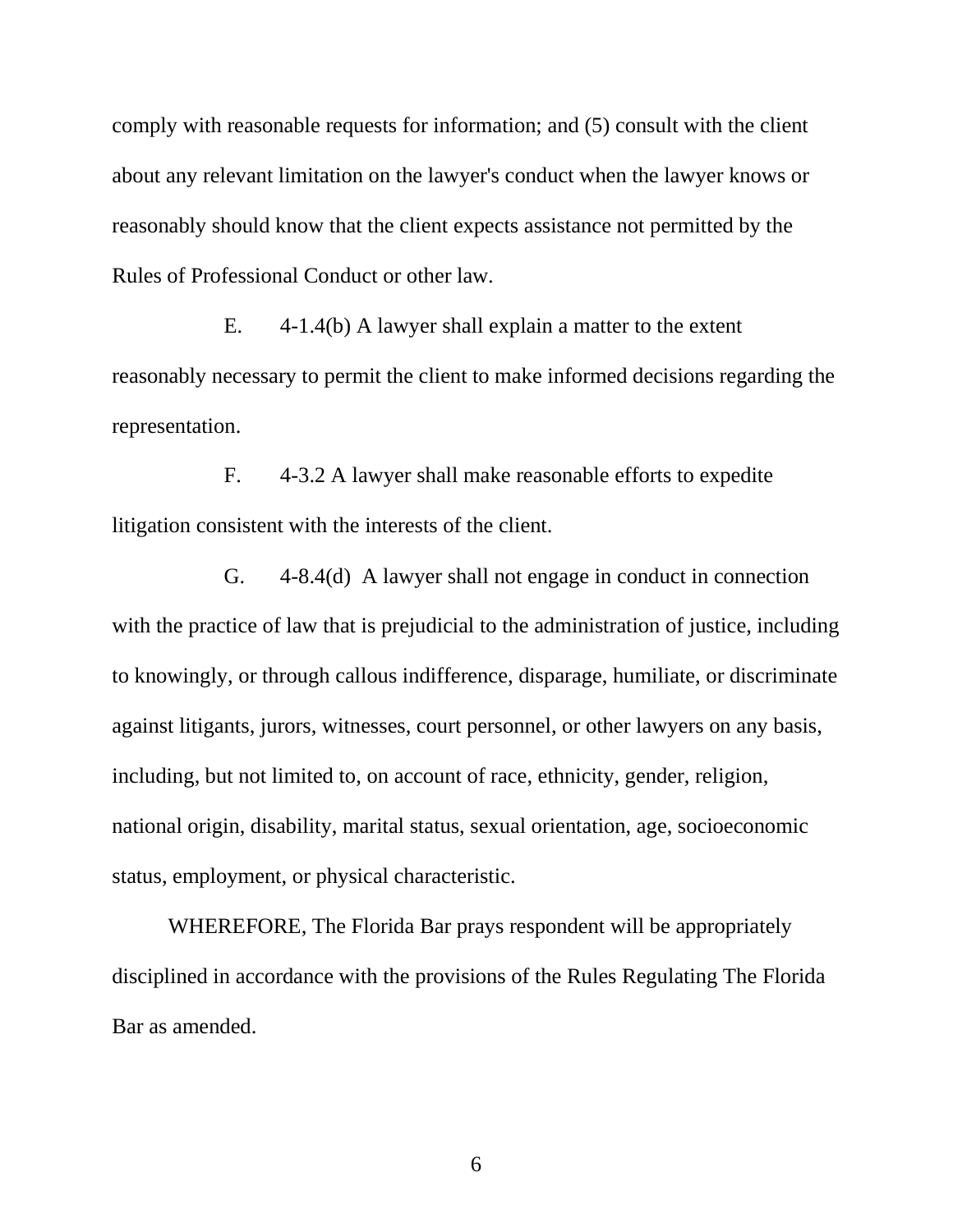Barkowitz . . *·.\_ :*  rucomo

 Florida Bar No. 706531 KAREN CLARK BANKOWITZ Bar Counsel The Florida Bar 1000 Legion Place, Suite 1625 Orlando, Florida 32801-1050 (407) 425-5424 [kbankowitz@floridabar.org](mailto:kbankowitz@floridabar.org)  [orlandooffice@floridabar.org](mailto:orlandooffice@floridabar.org) 



 Florida Bar No. 559547 PATRICIA ANN TORO SAVITZ Staff Counsel The Florida Bar 651 E. Jefferson Street Tallahassee, Florida 32399-2300 (850) 561-5839 psavitz@floridabar.org